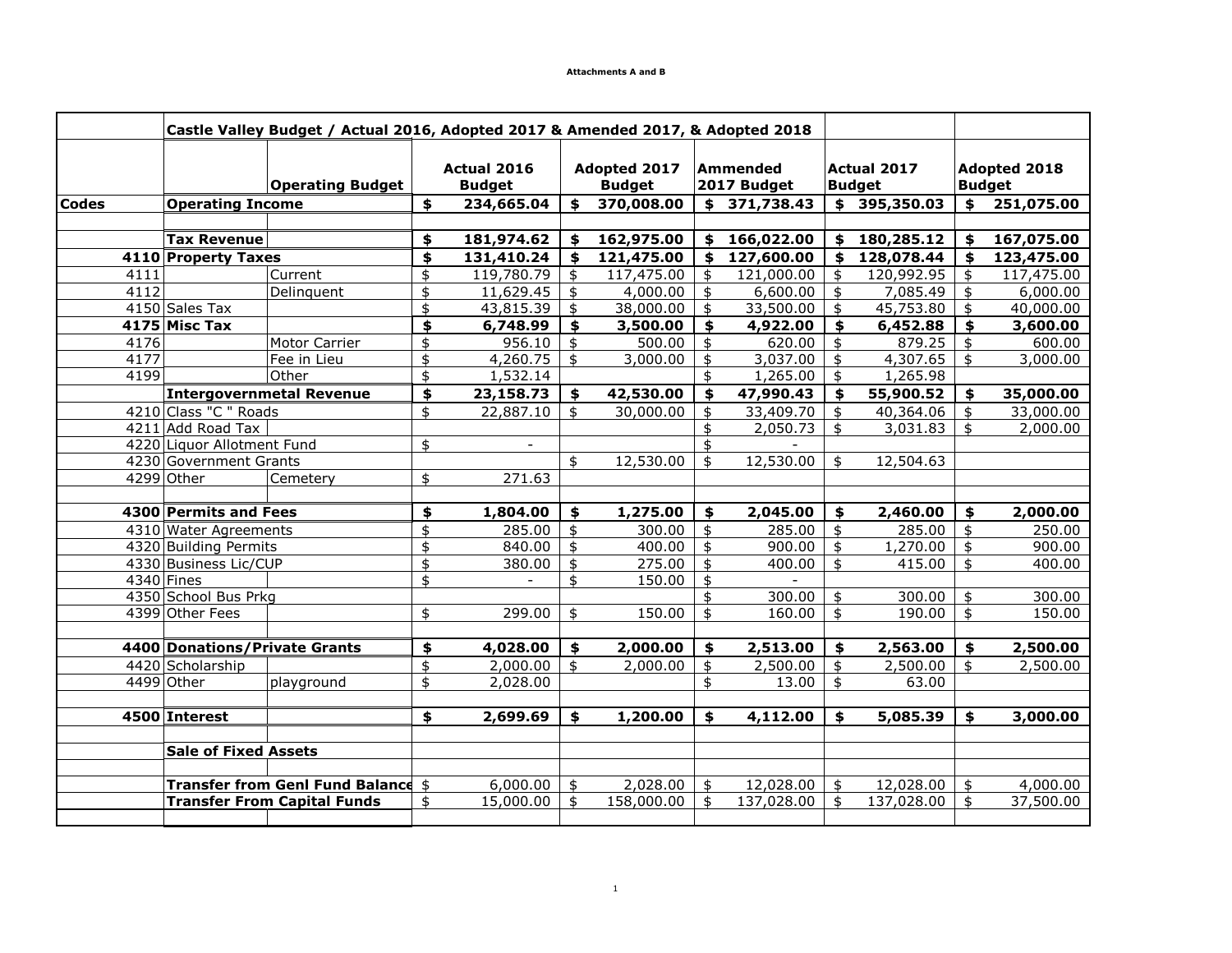|      | <b>Operating Expenses</b>       |                                     | \$<br>209,725.30 | \$                        | 370,008.00 | \$              | 367,345.00 |                   | \$357,471.96 | \$              | 251,075.00 |
|------|---------------------------------|-------------------------------------|------------------|---------------------------|------------|-----------------|------------|-------------------|--------------|-----------------|------------|
|      |                                 |                                     |                  |                           |            |                 |            |                   |              |                 |            |
|      | 5100 Administration             |                                     | \$<br>53,059.76  | \$                        | 58,175.00  | \$              | 55,515.00  | \$                | 54,466.52    | \$              | 62,675.00  |
|      | 5110 Payroll & Taxes            |                                     | \$<br>29,097.51  | \$                        | 26,500.00  | \$              | 28,500.00  | \$                | 28,022.55    | \$              | 28,500.00  |
| 5111 |                                 | Clerk                               | \$<br>22,638.51  | \$                        | 20,000.00  | \$              | 22,000.00  | \$                | 21,601.80    | \$              | 22,000.00  |
| 5115 |                                 | Mayor                               | \$<br>6,459.00   | $\ddot{\bm{z}}$           | 6,500.00   | \$              | 6,500.00   | \$                | 6,420.75     | $\frac{1}{2}$   | 6,500.00   |
| 5119 |                                 | Other                               |                  |                           |            | \$              |            |                   |              |                 |            |
|      | 5120 Office Expenses            |                                     | \$<br>1,828.43   | \$                        | 1,975.00   | \$              | 1,900.00   | \$                | 1,603.70     | \$              | 2,075.00   |
|      | 5125 Public Notice/ Website     |                                     | \$<br>653.78     | \$                        | 1,800.00   | \$              | 800.00     | \$                | 971.26       | \$              | 1,000.00   |
|      | 5130 Elections                  |                                     | \$               |                           |            | \$              |            |                   |              | \$              | 2,000.00   |
|      | 5135 Programs/Events            |                                     | \$<br>3,530.00   | \$                        | 3,600.00   | \$              | 4,200.00   | \$                | 4,175.00     | \$              | 4,200.00   |
| 5136 |                                 | Scholarship                         | \$<br>2,000.00   | \$                        | 2,000.00   | \$              | 2,500.00   | \$                | 2,500.00     | \$              | 2,500.00   |
| 5137 |                                 | Clean-Up                            | \$<br>1,530.00   | \$                        | 1,600.00   | \$              | 1,700.00   | \$                | 1,675.00     | \$              | 1,700.00   |
| 5139 |                                 | Other                               |                  |                           |            |                 |            |                   |              |                 |            |
|      | 5150 Professional Services      |                                     | \$<br>3,339.36   | \$                        | 8,600.00   | \$              | 4,215.00   | \$                | 4,019.79     | \$              | 8,300.00   |
| 5151 |                                 | Legal                               | \$<br>1,046.75   | $\overline{\mathfrak{s}}$ | 5,000.00   | \$              | 2,500.00   | \$                | 2,352.29     | \$              | 4,000.00   |
| 5152 |                                 | Appeal Authority                    | \$               |                           |            | \$              |            |                   |              |                 | 900.00     |
| 5153 |                                 | Audit                               | \$<br>930.00     | \$                        | 2,300.00   | \$              | 1,215.00   | \$                | 1,215.00     | \$              | 2,400.00   |
|      | 5154 Database                   |                                     | \$<br>1,362.61   | $\frac{1}{2}$             | 1,300.00   | \$              | 500.00     | $\ddot{\text{S}}$ | 452.50       | $\frac{1}{2}$   | 1,000.00   |
|      | 5160 Dues/Memberships/ Training |                                     | \$<br>2,434.06   | $\frac{1}{2}$             | 2,000.00   | \$              | 2,000.00   | \$                | 1,955.00     | \$              | 2,000.00   |
|      | 5165 Travel                     |                                     | \$<br>658.97     | \$                        | 1,700.00   | \$              | 1,100.00   | \$                | 1,090.70     | \$              | 1,400.00   |
|      | 5170 Telephone                  |                                     | \$<br>3,865.67   | $\frac{1}{2}$             | 4,000.00   | \$              | 3,700.00   | \$                | 3,547.45     | \$              | 4,000.00   |
|      | 5175 Insurance/ Bonds           |                                     | \$<br>7,651.98   | \$                        | 8,000.00   | \$              | 9,100.00   | \$                | 9,081.07     | \$              | 9,200.00   |
|      | 5180 Interlocal Services        |                                     |                  |                           |            | \$              |            |                   |              |                 |            |
|      | 5199 Other                      |                                     |                  |                           |            | \$              |            | \$                |              |                 |            |
|      | 5200 Community Bldg/Lot         |                                     | \$<br>25,939.31  | \$                        | 45,333.00  | \$              | 43,230.00  | \$                | 41,469.42    | \$              | 28,950.00  |
|      | 5210 Payroll & Taxes            |                                     | \$<br>5,588.65   | \$                        | 7,000.00   | \$              | 7,000.00   | \$                | 6,128.84     | \$              | 7,000.00   |
|      | 5260 Cemetery                   |                                     | \$<br>296.46     | \$                        |            |                 |            |                   |              |                 |            |
| 5261 |                                 | Payroll                             |                  |                           |            |                 |            |                   |              |                 |            |
| 5269 |                                 | Other                               |                  |                           |            |                 |            |                   |              |                 |            |
|      | 5220 Lease/MBA                  |                                     | \$<br>7,625.00   | \$                        | 7,500.00   | \$              | 7,500.00   | \$                | 7,500.00     | $\frac{1}{2}$   | 7,375.00   |
|      | 5230 Utilities                  |                                     | \$<br>1,215.45   | $\frac{1}{2}$             | 2,000.00   | \$              | 1,800.00   | \$                | 1,241.02     | $\ddot{\bm{z}}$ | 2,000.00   |
|      | 5240 Maintenance Expenses       |                                     | \$<br>3,338.75   | $\ddot{\bm{z}}$           | 3,500.00   | $\ddot{\bm{z}}$ | 1,000.00   | \$                | 696.54       | $\frac{1}{2}$   | 1,900.00   |
|      |                                 | 5241 Equipment for Community Center |                  | \$                        | 5,028.00   | $\ddot{\bm{z}}$ | 5,625.00   | \$                | 5,623.39     | $\frac{1}{2}$   | 2,000.00   |
|      | 5280 Road Shed Loan             |                                     | \$<br>7,875.00   | $\frac{1}{2}$             | 7,775.00   | \$              | 7,775.00   | \$                | 7,775.00     | $\ddagger$      | 7,675.00   |
|      | $\overline{5299}$ Other         | reseeding/creek                     |                  | \$                        | 12,530.00  | \$              | 12,530.00  | \$                | 12,504.63    |                 |            |
| 5299 |                                 | emr                                 |                  | \$                        | 1,000.00   | \$              |            | \$                |              | \$              | 1,000.00   |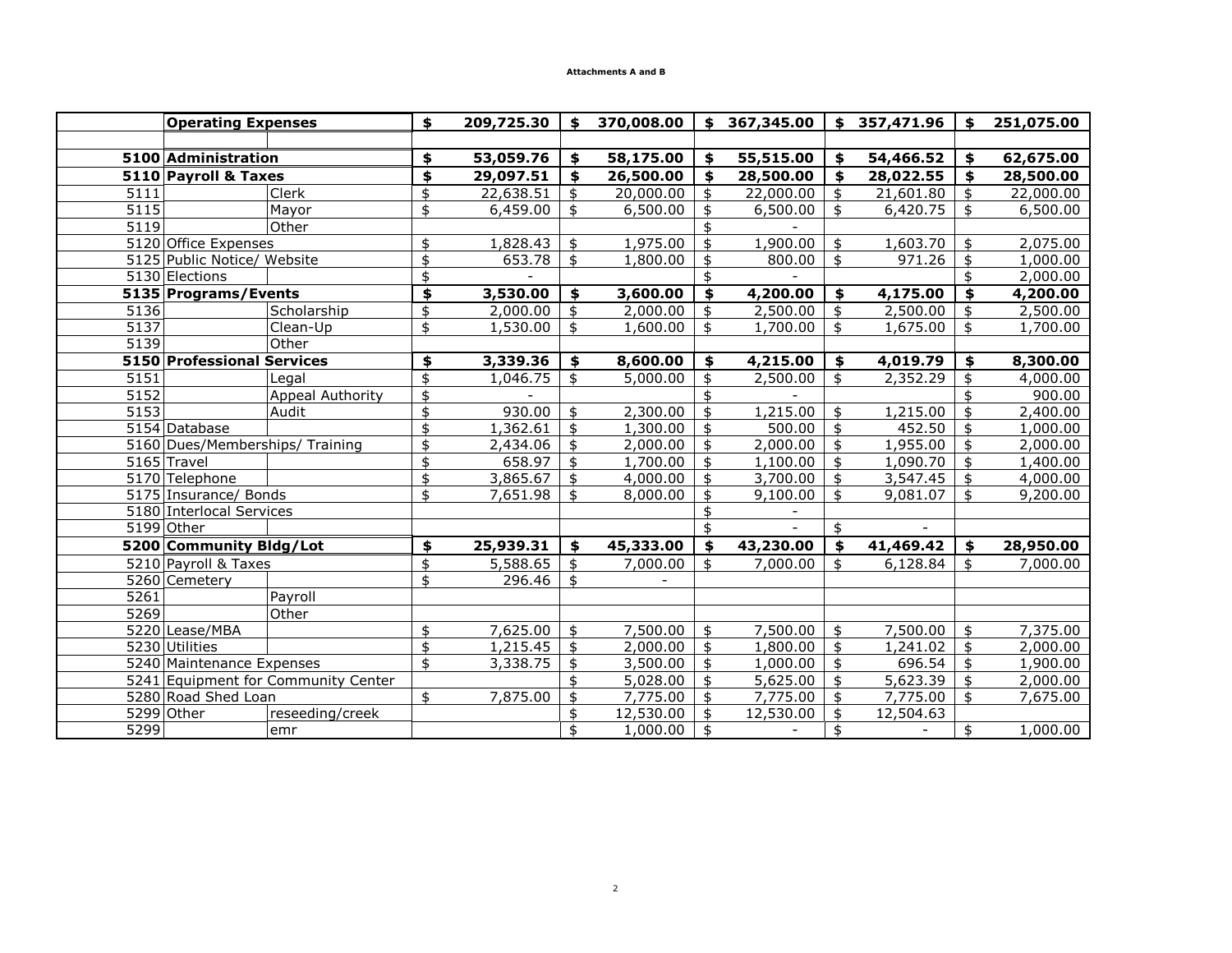|          | 5300 Planning/ Land Use    |                               | \$                  | 5,493.13  | \$            | 6,600.00   | \$            | 6,100.00   | \$                 | 6,842.82   | \$                      | 6,800.00       |
|----------|----------------------------|-------------------------------|---------------------|-----------|---------------|------------|---------------|------------|--------------------|------------|-------------------------|----------------|
|          | 5310 Payroll & Taxes       |                               | \$                  | 5,453.13  | \$            | 6,100.00   | \$            | 6,100.00   | \$                 | 6,842.82   | \$                      | 6,300.00       |
| 5311     |                            | Permit Agent                  | \$                  | 2,271.86  | \$            | 2,600.00   | \$            | 2,600.00   | \$                 | 2,741.13   | \$                      | 2,700.00       |
| 5312     |                            | Clerk                         | \$                  | 3,181.27  | \$            | 3,500.00   | \$            | 3,500.00   | \$                 | 4,101.69   | \$                      | 3,600.00       |
|          | 5320 Professional Services |                               | \$                  | 40.00     | \$            | 500.00     | \$            |            | \$                 |            | \$                      | 500.00         |
|          | 5330 Studies               |                               |                     |           |               |            |               |            |                    |            |                         |                |
|          | 5399 Other                 |                               |                     |           |               |            |               |            |                    |            |                         |                |
|          | 5400 Water                 |                               | \$                  | 30,507.29 | \$            | 23,400.00  | \$            | 35,200.00  | \$                 | 33,892.39  | \$                      | 48,650.00      |
|          | 5410 Payroll & Taxes       |                               | \$                  | 3,141.67  | \$            | 5,000.00   | \$            | 4,000.00   | \$                 | 3,724.93   | \$                      | 4,000.00       |
|          | 5420 Professional Services |                               | \$                  | 9,761.25  | \$            | 10,000.00  | \$            | 23,000.00  | \$                 | 21,975.59  | \$                      | 2,500.00       |
|          | 5422 Cemetery Well         |                               | \$                  |           |               |            |               |            |                    |            | \$                      | 23,500.00      |
|          | 5421 Water Study           |                               | \$                  | 15,000.00 | \$            | 5,000.00   | \$            | 5,000.00   | \$                 | 5,000.00   | $\frac{1}{2}$           | 15,000.00      |
|          | 5499 Other                 | Water monitoring              | \$                  | 2,604.37  | $\frac{4}{3}$ | 3,400.00   | $\frac{4}{5}$ | 3,200.00   | \$                 | 3,191.87   | $\overline{\mathbf{t}}$ | 3,650.00       |
|          | 5500 Roads                 |                               | \$                  | 42,725.81 | \$            | 236,500.00 | \$            | 187,300.00 | $\frac{1}{2}$      | 180,800.81 | \$                      | 104,000.00     |
|          | 5510 Payroll & Taxes       |                               | \$                  | 28,710.85 | \$            | 30,000.00  | \$            | 34,000.00  | \$                 | 32,138.04  | \$                      | 43,000.00      |
| 5511     |                            | Road Supervisor               | \$                  | 13,720.82 | \$            | 14,000.00  | \$            | 18,000.00  | \$                 | 17,893.96  | \$                      | 27,000.00      |
| 5512     |                            | Road Staff                    | \$                  | 14,990.03 | \$            | 16,000.00  | \$            | 16,000.00  | \$                 | 14,244.08  | \$                      | 16,000.00      |
| 5513     |                            | Administrator                 |                     |           |               |            |               |            |                    |            |                         |                |
| 5514     |                            | Road Legal                    | \$                  | 4,081.00  | \$            | 4,000.00   | \$            | 1,000.00   | \$                 | 684.25     | \$                      | 2,500.00       |
| 5520 CPA |                            |                               |                     |           |               |            |               |            |                    |            |                         |                |
|          | 5530 Road Equipment        |                               | \$                  | 8,940.18  | \$            | 49,500.00  | \$            | 24,900.00  | \$                 | 21,343.53  | \$                      | 35,500.00      |
| 5531     |                            | Fuel Oil/ Supplies            | $\ddot{\mathbf{S}}$ | 3,481.06  | \$            | 6,000.00   | \$            | 4,200.00   | \$                 | 5,158.57   | \$                      | 4,000.00       |
| 5532     |                            | Maintenance/ Repair           | $\frac{4}{5}$       | 3,676.64  | \$            | 4,500.00   | \$            | 5,200.00   | \$                 | 6,712.00   | \$                      | 5,000.00       |
| 5533     |                            | Equipment/Tools               |                     |           |               |            |               |            |                    |            | \$                      | 11,000.00      |
|          | 5534 Leased Equipment      |                               | \$                  | 1,782.48  | \$            | 39,000.00  | \$            | 15,500.00  | \$                 | 9,472.96   | \$                      | 15,500.00      |
|          |                            | 5540 Road Maintenance/ Repair | \$                  | 993.78    | \$            | 3,000.00   | \$            | 400.00     | \$                 | 375.06     | \$                      | 23,000.00      |
| 5541     |                            | Contractors                   | \$                  | 993.78    | \$            | 3,000.00   | \$            | 400.00     | \$                 | 375.06     | \$                      | 2,000.00       |
| 5542     |                            | <b>Weed Control</b>           |                     |           |               |            |               |            |                    |            |                         |                |
|          |                            | Other- seal equip             |                     |           |               |            |               |            |                    |            |                         |                |
|          | 5543 Castle Valley Drive   |                               |                     |           |               |            |               |            |                    |            |                         |                |
|          | 5544 Shafer                | Payroll                       |                     |           |               |            |               |            |                    |            | \$                      | 11,000.00      |
| 5549     |                            | other / shafer                |                     |           |               |            |               |            |                    |            | \$                      | 10,000.00      |
|          | 5599 Other                 | CVD / chip sealing            |                     |           | \$            | 150,000.00 | \$            | 127,000.00 | \$                 | 126,259.93 |                         |                |
|          | <b>Transfers</b>           |                               | $\blacklozenge$     | 52,000.00 | \$            |            | \$            | 40,000.00  | $\mathbf{\hat{5}}$ | 40,000.00  | $\blacklozenge$         | $\blacksquare$ |
|          | <b>To General Fund</b>     |                               |                     |           |               |            |               |            |                    |            |                         |                |
|          | To Capital Fund            |                               | \$                  | 15,000.00 |               |            | \$            | 20,000.00  | \$                 | 20,000.00  |                         |                |
|          | To Capital Fund/Roads      |                               | \$                  | 37,000.00 |               |            | \$            | 20,000.00  | \$                 | 20,000.00  |                         |                |
|          |                            |                               |                     |           |               |            |               |            |                    |            |                         |                |
|          | <b>SURPLUS</b>             |                               | \$                  | 24,939.74 | \$            |            | \$            | 4,393.43   | Ś.                 | 37,878.07  | \$                      | $\blacksquare$ |
|          |                            |                               |                     |           |               |            |               |            |                    |            |                         |                |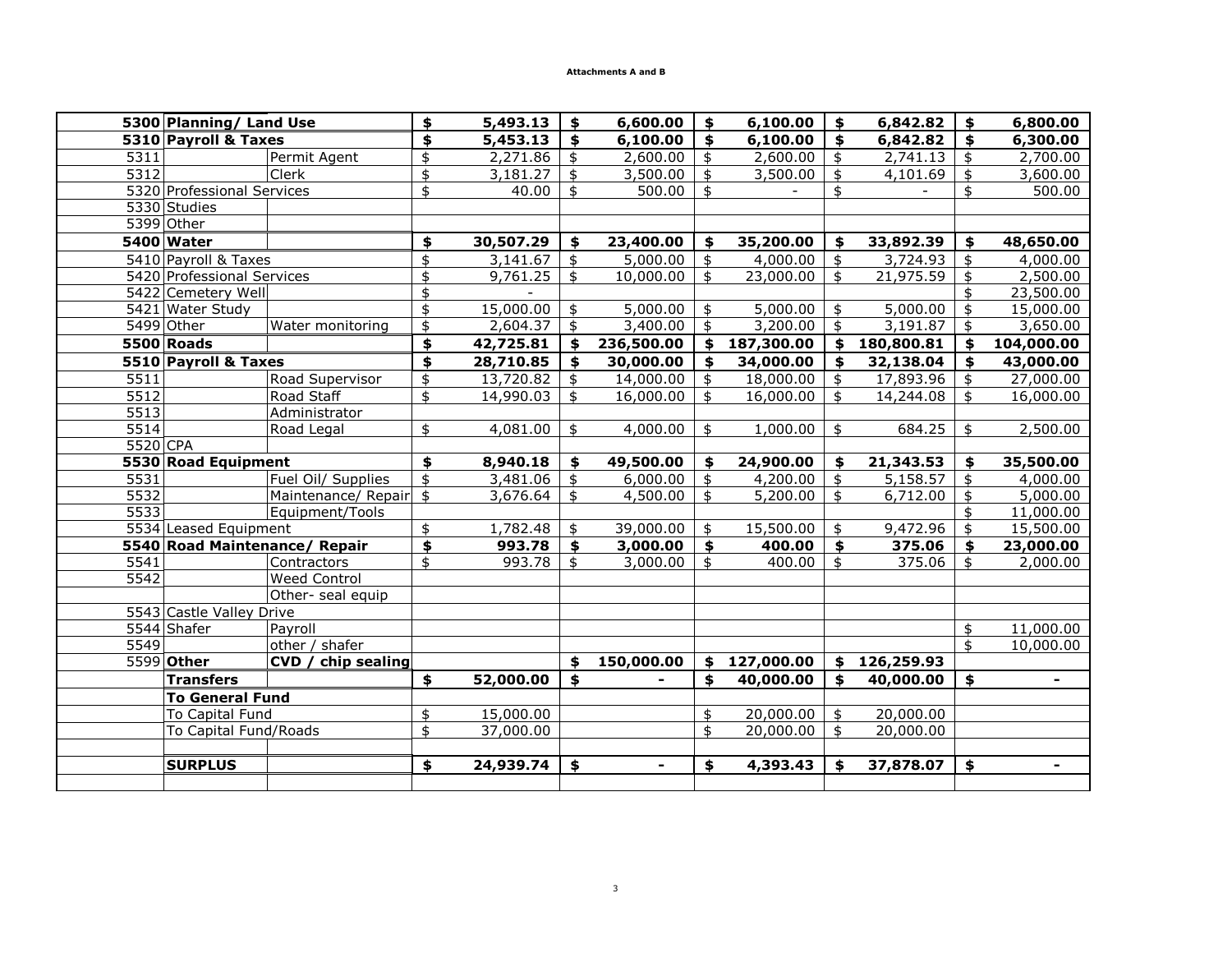|      | <b>CAPITAL BUDGET</b>          |                                            |                      |                                |                  |                      |                 |
|------|--------------------------------|--------------------------------------------|----------------------|--------------------------------|------------------|----------------------|-----------------|
|      |                                |                                            |                      |                                |                  |                      |                 |
|      | <b>Capital Projects Income</b> |                                            | \$                   | \$<br>160,028.00               | \$<br>147,028.00 | \$<br>$\blacksquare$ | \$<br>37,500.00 |
|      | Transfers from Capital Fund    |                                            |                      | \$<br>160,028.00               | \$<br>137,028.00 |                      | \$<br>37,500.00 |
|      |                                |                                            |                      |                                |                  |                      |                 |
|      | <b>Government Grants</b>       |                                            |                      |                                |                  |                      |                 |
|      |                                |                                            |                      |                                |                  |                      |                 |
|      |                                | Other/ Transfers from Operating Funds      |                      |                                | \$<br>10,000.00  |                      |                 |
|      |                                |                                            |                      |                                |                  |                      |                 |
|      | 6000 Capital Projects Expenses |                                            | \$<br>$\blacksquare$ | \$<br>160,028.00               | \$<br>137,028.00 | \$<br>$\blacksquare$ | \$<br>37,500.00 |
|      | <b>6100 Capital Roads</b>      |                                            | \$                   | \$<br>150,000.00               | \$<br>127,000.00 |                      | \$              |
| 6110 |                                |                                            |                      |                                |                  |                      |                 |
|      | 6120 Equipment                 | Grader Purchace                            |                      |                                |                  |                      |                 |
|      | 6130 Materials                 |                                            |                      |                                |                  |                      |                 |
|      | 6199 Other/                    | <b>CVD Paving</b>                          |                      | \$<br>150,000.00               | \$<br>127,000.00 |                      |                 |
|      | 6200 Community Bldg/ Lot       |                                            | \$                   | \$<br>10,028.00                | \$<br>10,028.00  | \$<br>$\blacksquare$ | \$<br>37,500.00 |
|      | 6210 Payroll & Taxes           |                                            |                      |                                |                  |                      |                 |
|      | 6220 Equipment                 | Water / Furnace                            |                      |                                |                  |                      |                 |
|      | 6230 Solar Panels              |                                            |                      |                                |                  |                      |                 |
|      | 6299 Other                     | cemtery well                               |                      |                                |                  |                      | \$<br>22,500.00 |
|      |                                | 6250 Basketball Court / Playground         |                      | \$<br>5,028.00                 | \$<br>5,028.00   |                      |                 |
|      | 6300 Other Capital Projects    |                                            |                      |                                |                  |                      |                 |
|      |                                | <b>Water Study</b>                         |                      | \$<br>5,000.00                 | \$<br>5,000.00   |                      | \$<br>15,000.00 |
|      |                                | 7052 SURPLUS TO CAPITAL FUND               | \$                   | \$                             | \$<br>10,000.00  | \$                   | \$              |
|      | 7051 Surplus To General Fund   |                                            | \$<br>24,939.74      | \$<br>$\overline{\phantom{a}}$ | \$<br>4,393.43   | \$<br>37,878.07      | \$              |
|      |                                |                                            |                      |                                |                  |                      |                 |
|      |                                |                                            |                      |                                |                  |                      |                 |
|      |                                | <b>GENERAL FUND TRANSFERS</b>              |                      |                                |                  |                      |                 |
|      |                                | <b>From Capital Funds To General Funds</b> |                      | \$<br>158,000.00               | \$<br>137,028.00 |                      | \$<br>37,500.00 |
|      |                                |                                            |                      |                                |                  |                      |                 |
|      |                                | <b>From General Funds To Capital Funds</b> |                      |                                |                  |                      |                 |
|      |                                |                                            |                      |                                |                  |                      |                 |
|      |                                |                                            |                      |                                |                  |                      |                 |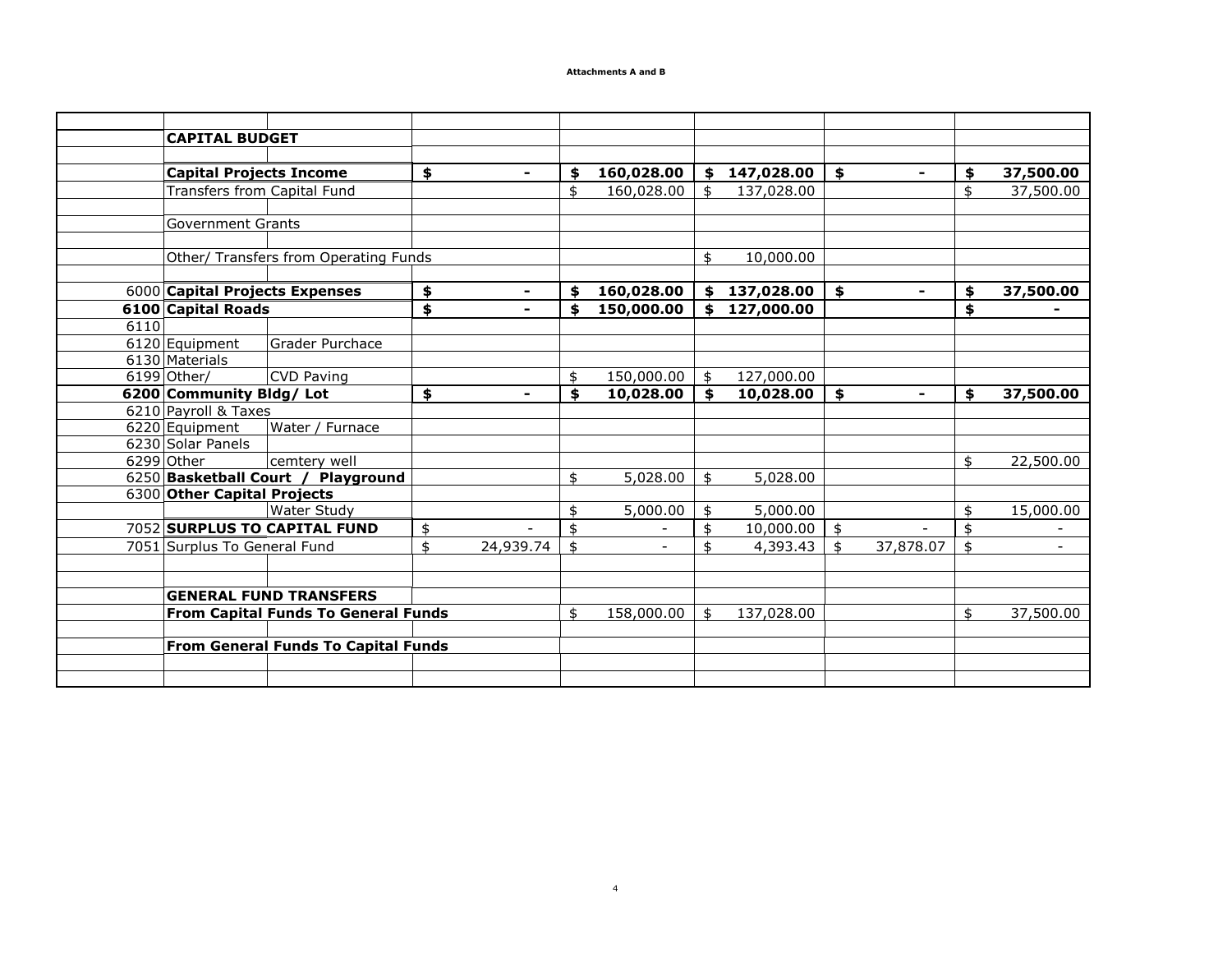| 2017 surplus<br>water studies, cemetery we |
|--------------------------------------------|
|                                            |
|                                            |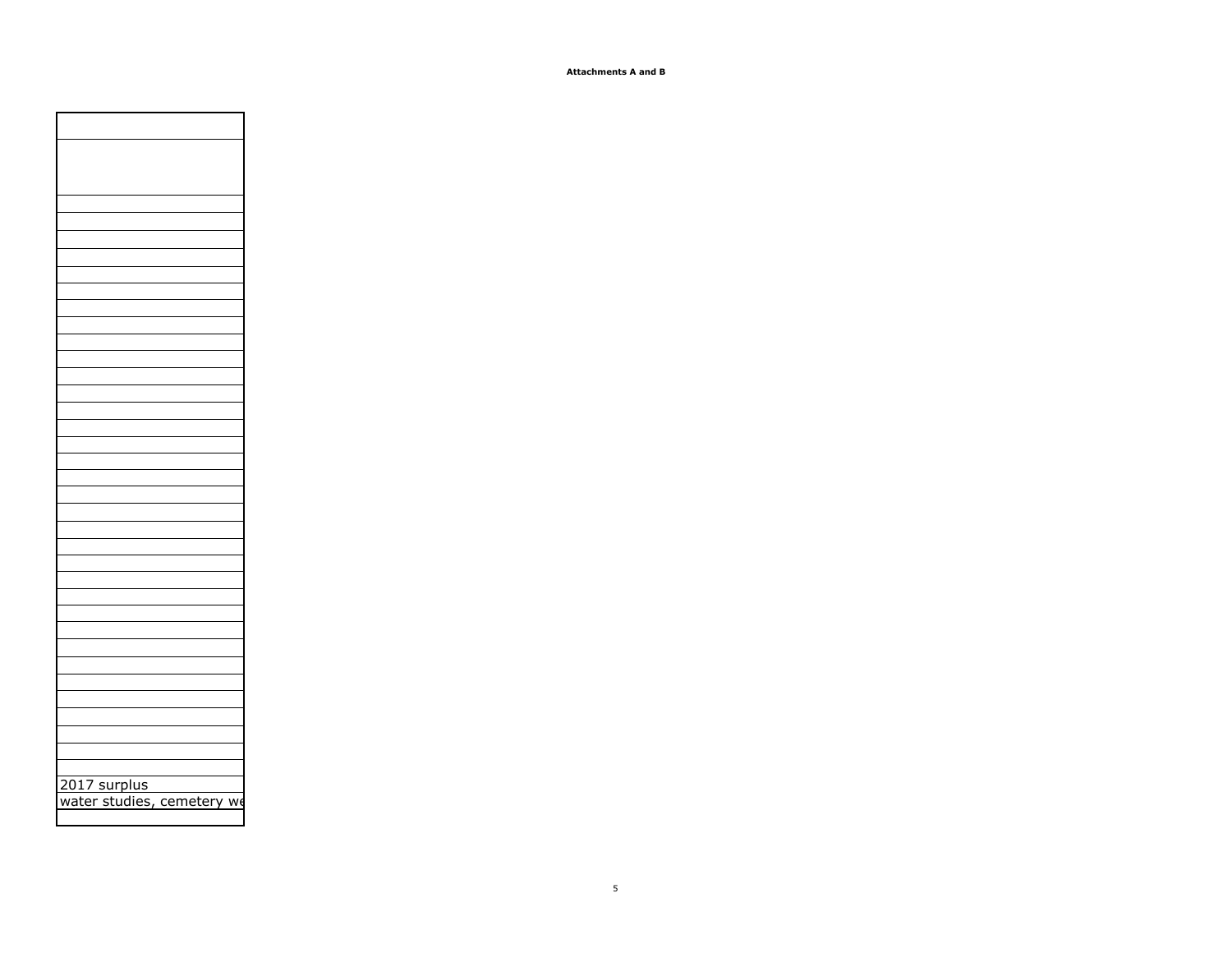| slide |
|-------|
|       |
|       |
|       |
|       |